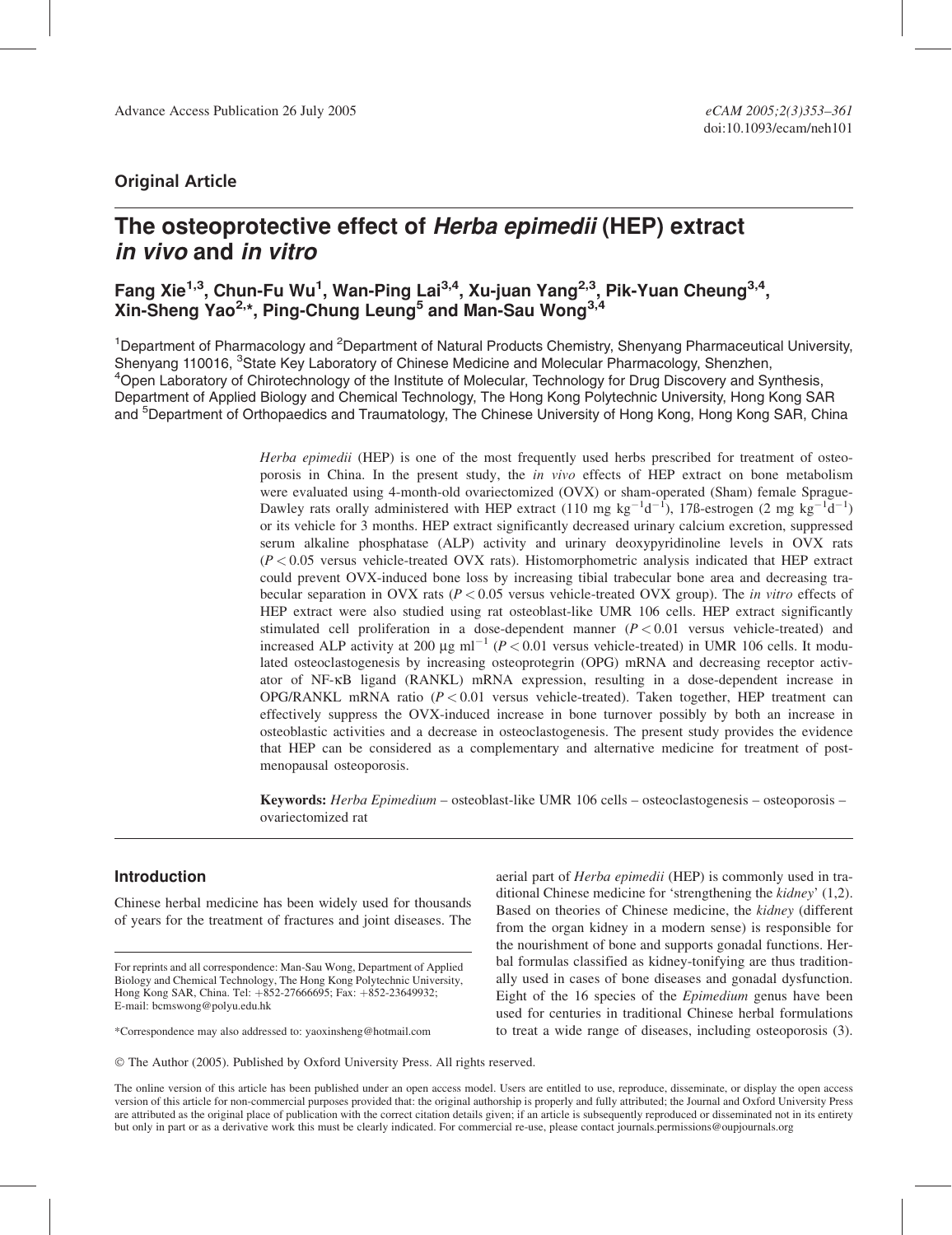In the past, the development of herbal anti-osteoporosis formulas was pursued mainly by scientists in Asian countries, including China, Japan and Korea (4–6). However, as a result of recent evidence that estrogen replacement therapy (ERT) is associated with increased risk of breast, ovarian and endometrial cancer in postmenopausal women (7,8), it is now generally recognized that alternative approaches to the prevention and treatment of osteoporosis might be worth exploring.

HEP is one of the most frequently used herbs in formulas that are prescribed for the treatment of osteoporosis in China (9). Over the years, numerous scientific studies have been carried out in China on the *in vivo* as well as *in vitro* effects of this herb on bone and mineral metabolism. However, these studies have been largely inaccessible to international scholars since they were published in Chinese-language journals. Previous studies by various scientists in China have repeatedly shown that HEP extract, either as a single herbal extract or in a composite formula, could reduce bone loss in an ovariectomized (OVX) rat model (2,10–13) as well as in aged (14) or other rat (15,16) models. A short-term clinical study involving postmenopausal women (1) has also demonstrated that HEP extract could prevent bone loss and increase osteocalcin and  $E<sub>2</sub>$  levels. In addition, the total flavonoid fraction of HEP can improve bone mineral density, enhance the  $E_2$  level and decrease the circulating IL-6 level in OVX rats (13). In vitro experiments showed that the flavonoid fraction of HEP could promote cell proliferation and increase alkaline phosphatase (ALP) activity in primary rat calvarial osteoblasts (17–19).

With the recent discovery of the receptor activator of NF- $\kappa$ B ligand (RANKL)–RANK interaction, the role of osteoblasts in osteoclast differentiation is now clearly defined (20–23). The binding of RANKL (the membrane-associated factor) on osteoblastic cells to RANK on the osteoclast cell surface results in the induction of osteoclast function. At the same time, the secretion of osteoprotegrin (OPG, the soluble decoy receptor of RANKL) (20,21,24) by osteoblasts can interfere with RANKL–RANK interactions, thereby modulating osteoclastogenesis. Thus, the effects of HEP on the expression of RANKL and OPG mRNA in UMR 106 cells can be studied to assess its potential effects on osteoclastogenesis.

In the present study, we aimed to systematically evaluate the in vivo and in vitro effect of HEP extract on bone and mineral metabolism. This study is designed to demonstrate the efficacy of using HEP extract in the treatment of osteoporosis as well as to delineate its molecular actions in modulating osteoblastic and osteoclastic activities.

## Methods

#### Preparation of Crude Extracts of HEP

The dry aerial part of Epimedium brevicornum Maxim was purchased from Shenyang Northeast Drugstore and authenticated by Prof. Zerong Jiang, Shenyang Pharmaceutical University. It was extracted with boiling water three times. The decoction was then concentrated and spray-dried, giving a yield of extraction of  $\sim$ 10%. Analysis of the chemical composition of HEP found that flavonol glycosides, especially icarrin, were the major and active components (3,25–27). The flavonoid components of crude extract powder were analyzed according to the method given in the Chinese medicine pharmacopoeia (28). The standard solution contains 10  $\mu$ g ml<sup>-1</sup> of icarrin. Total flavonoid content was ~9.6 ± 0.3% of HEP crude extract. An HPLC spectrum of the HEP extract is shown in Fig. 1.

#### Animal Study

A total of 35 virgin Sprague–Dawley specific-pathogen-free (SPF) female rats (Laboratory Animal Center, Guangzhou University of Traditional Chinese Medicine) were used in this study. The rats were  $\sim$ 3 months old upon arrival, and 4 months old upon the commencement of herbal treatment. The rats were housed in cages under a 12 h light/12 h dark cycle at  $22^{\circ}$ C. Deionized water was provided to the animals ad libitum. During the study, OVX rats were pair-fed with normal diet based on the average weekly food consumption of the sham control group. The animals were weighed at bi-weekly intervals throughout the study period. Husbandry of the animals was based on the Guide for Care and Use of Laboratory Animals (29).

The animals were either sham-operated (sham,  $n = 8$ ) or ovariectomized (OVX,  $n = 27$ ). The OVX rats were randomly divided into three groups: vehicle treated (OVX,  $n = 8$ ); estrogen treated ( $E_2$ ,  $n = 10$ ); and HEP extract treated (HEP,  $n = 9$ ). The animals were monitored for 4 weeks before initiation of the therapeutic regime to allow them to recover from the operation. HEP extract powder was dissolved in deionized distilled water and was orally administered to rats at a dosage of 110 mg  $kg^{-1}$  d<sup>-1</sup> for 3 months. The dosage of HEP for rats in this study was determined based on the dosage used in clinical trials and calculated using the dose conversion table between human and rats. Oral  $E_2$  treatment was given at a dosage of 2 mg  $kg^{-1}$  d<sup>-1</sup> for 3 months. Twenty-four hour urine samples were collected using separators by placing animals in metabolic cages during the last week. Urine samples were acidified with 2 ml of 1 M HCl and centrifuged at 1015 g for 10 min at  $4^{\circ}$ C to remove contaminating sediments; aliquots were stored at  $-20^{\circ}$ C until they were assayed. After 3 month herbal treatments, the rats were killed under deep ether anesthesia, blood samples were collected and the uteri were weighed. Blood samples were allowed to clot at room temperature and the serum was separated by centrifuging at 1015 g for 20 min. Serum samples were stored at  $-70^{\circ}$ C until analysis. Left femora and tibias were removed and wrapped in gauze saturated with physiological saline and stored at  $-20^{\circ}$ C until use.

#### Biochemical Analysis of Serum and Urine Samples

The calcium (Ca) and phosphorus (P) concentrations of both serum and urine samples were measured using standard colorimetric methods with commercial kits (ZhongSheng BeiKong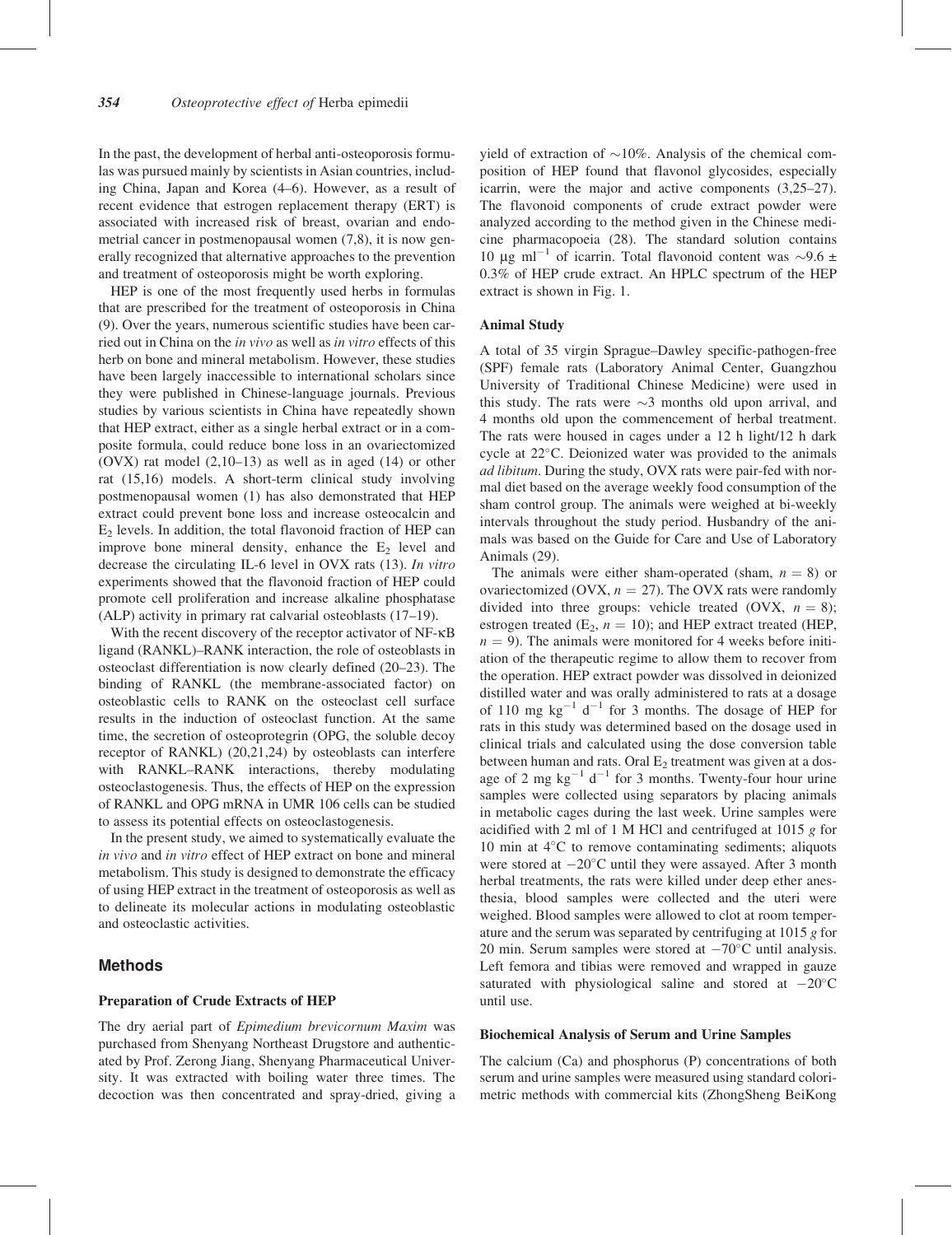

**Figure 1.** Reverse-phase HPLC for the quantification of icarrin in HEP. The mobile phase was MeOH: $H_2O = 55:45$  at 1 ml min<sup>-1</sup>. Peaks eluting at 18.5 min are icarrin.

Bio-technology and Science Inc., China) and analyzed using an automatic analyzer (ALCYON 300i, Abbott Laboratories Ltd, USA). Urinary creatinine (Cr) was determined using the picric acid method (commercial kit from Shanghai KeHua DongLing Diagnostic Products Company Ltd, China). ALP activity was determined using a commercial ALP kit (Zhong-Sheng BeiKong Bio-technology and Science Inc., China). Urine deoxypyridinoline (DPD) level was assayed using a rat DPD enzyme-linked immunosorbent assay (ELISA) kit (Quidel Corporation, San Diego, CA, USA). The urinary Ca excretion rate was expressed as the ratio of urinary Ca to Cr level (Ca/Cr), and urinary DPD levels were expressed as the ratio of urinary DPD to Cr level (DPD/Cr).

#### Bone Histomorphometric Measurement

Left tibias were collected, cleaned by removal of adherent tissue and fixed in chloroform. Upon fixation, diaphyseal segments of the tibias were dehydrated, defatted in acetone followed by ether and then embedded in bioplastic. The blocks were sectioned at a thickness of 5 µm with a Reichert–Jung supercut microtome (Reichert–Jung, Heidelberg, Germany) and digitized using a Leica camera (MPS60, Leica Microsystems Welzlar GmbH, Bensheim, Germany). Sections containing the tibio-fibular junction were coupled to an Olympus AH-2 microscope (Olympus Corporation, Japan) and were determined using the Leica QW 550 image software (Leica, Bensheim, Germany). Cancellous bone was measured in the proximal tibial metaphysis at a standard sampling site in the secondary spongiosa, as described previously (30,31). Structural variables such as total tissue area (TV), trabecular area (TbAr) and trabecular bone surface (BS) were

measured in the spongiosa within a conventional visual field window whose upper side was centered 1 mm below the growth plate–metaphyseal junction. TbAr% refers to the percentage of trabecular bone area within total tissue (metaphyseal) area. The trabecular thickness and separation were calculated according to structural variables, as previously described (32).

#### Culture of Rat Osteoblast-like UMR 106 Cells

UMR 106 cells (ATCC no. CRL-1661) were routinely cultured in Dulbecco's modified Eagle medium (DMEM) supplemented with 5% fetal bovine serum (FBS), penicillin 100 U ml<sup>-1</sup> and streptomycin 100  $\mu$ g ml<sup>-1</sup>. DMEM, FBS and penicillinstreptomycin–glutamine were purchased from Life Technologies Inc. (Carlsbad, CA, USA). At  $\sim80\%$  confluence, cells were seeded in a 96-well microtiter plate (Falcon, Becton-Dickison Franklin hakes, USA) or 24-well or 6-well plates at a density of 2500, 100 000 or 200 000 cells per well, respectively. Upon confluence, the culture medium was switched to serum-free DMEM for another 24 h. Cells were then treated with HEP extract at 50, 100 and 200  $\mu$ g ml<sup>-1</sup> for 24 or 48 h. HEP extract was prepared by dissolving 20 mg of total HEP extract in 1 ml deionized distilled water and diluting with DMEM to achieve the final concentration. Cells were cultured at 37 $\degree$ C in a humidified atmosphere of 95% air and 5% CO<sub>2</sub>.

#### Cell Proliferation Assay

The 3-(4,5-dimethylthiazol-2-yl)2,5-diphenyltetrazolium bromide (MTT; Amersham Pharmacia Biotech, Little Chalfont, UK) assay was used as an indirect measure of growth, as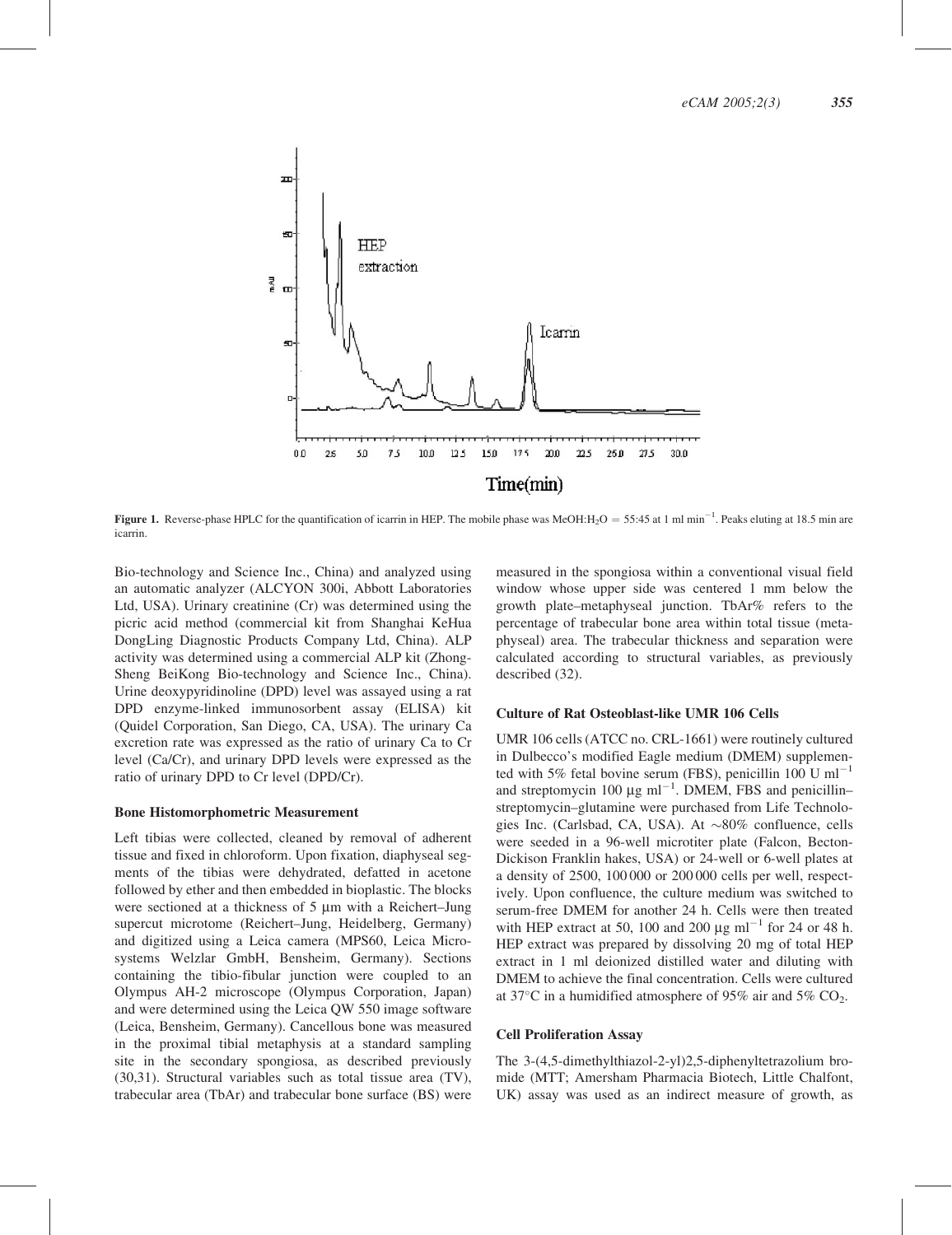described previously (33). Briefly the medium was removed and replaced with 100  $\mu$ l of MTT reagent (5 mg ml<sup>-1</sup>) in PBS. The plates were incubated for 4 h at  $37^{\circ}$ C, and 100 µl DMSO was added to dissolve formazan crystals. The multi-well plates were shaken for 15 min and the signals were detected using a POLARstar Galaxy spectrophotometer (BMG Labtechnologies GmbH, Germany) at a wavelength of 570 nm. The results of the MTT assay were expressed as cell numbers upon conversion of absorbance into cell numbers using a calibration curve. The calibration curve was prepared by seeding an assigned number of UMR 106 cells into a 96-well plate for 24 h before adding MTT solution.

#### ALP Activity Assay

Cells were washed with ice-cold PBS and scraped in 10 nM of Tris–HCl solution containing 2 mM of  $MgCl<sub>2</sub>$  and 0.05% TritonX-100, pH 8.2. The cell suspension was sonicated on ice. Aliquots of supernatants were subjected to protein assay using a Bio-Rad kit (Hercules, CA, USA) according to Bradford's method, and ALP activity was measured using commercial ALP reagent (Starbio Laboratory, Sigma, Texas, USA). Briefly, the assay mixture containing 16 mM of  $p$ -nitrophenyl phosphate in 350 mM aminomethyl propanol AMPbuffer, pH 10.5, supplemented with 2 mM of  $MgCl<sub>2</sub>$  was incubated at  $37^{\circ}$ C. The amount of *p*-nitrophenol liberated was measured using an ALCYON Analyzer (ALCYON<sup>®</sup> 300i, Abbott Laboratories, USA).

#### RNA Extraction and RT–PCR

Total RNA was isolated from cells cultured in a 6-well plate using TRIzol reagent according to the manufacturer's instructions (Life Technologies Inc., Carlsbad, CA, USA). Total RNA  $(2 \mu g)$  was used to generate cDNA in each sample using SuperScript II reverse transcriptase (Invitrogen Corporation, Carlsbad, CA, USA) with  $0.5 \mu g$  oligo(dT)<sub>15</sub> primers. One microliter of total cDNA was amplified in each PCR reaction mixture containing  $0.5 \mu M$  of sense and antisense primers (Genemed Synthesis, Inc., South San Francisco, CA, USA) of selected genes (Table 1). The PCR reaction mixture (in a total volume of 20  $\mu$ l) contained 1× Taq reaction buffer, 0.2 mM of deoxynucleoside triphosphate (dNTP),  $1.5 \text{ mM of } MgCl<sub>2</sub>$ , 0.5 mM of each primer and 0.5 U of Taq DNA polymerase (Invitrogen Corporation, Carlsbad, CA, USA). PCR amplification was performed on a GeneAmp 9600 PCR system (Perkin Elmer, Foster City, CA, USA). The PCR was carried out as follows: denaturation program  $(94^{\circ}C, 4 \text{ min})$ , amplification for 30 cycles (94 $\degree$ C for 30 s; 55 $\degree$ C for 30 s; and 72 $\degree$ C for 60 s) and final extension at  $72^{\circ}$ C for 7 min. The PCR products were analyzed using agarose gel electrophoresis. Optical densities of ethidium bromide-stained DNA bands were quantified using Bio-Rad image scanning software and the mRNA expression levels were normalized to the expression of a housekeeping gene, glyceraldehyde-3-phosphate dehydrogenase (GAPDH).

Table 1. Primers for reverse transcription–polymerase chain reaction (RT–PCR)

| Primer       | Sequence                         | Product     |              |                                        |  |
|--------------|----------------------------------|-------------|--------------|----------------------------------------|--|
|              |                                  | Orientation | Size<br>(bp) | Annealing<br>temperature $(^{\circ}C)$ |  |
| OPG          | GACGAGATTGAG-<br>AGAACGAG        | Sense       | 502          | 55                                     |  |
|              | GGTGCTTGACTTT-<br><b>CTAGGTG</b> | Antisense   |              |                                        |  |
| RANKL        | TCAGGAGTTCCAG-<br><b>CTATGAT</b> | Sense       | 298          | 55                                     |  |
|              | CCATCAGCTGAAG-<br><b>ATAGTCC</b> | Antisense   |              |                                        |  |
| <b>GAPDH</b> | TACATTTTGCTGAT-<br>GACTGG        | Sense       | 202          | 55                                     |  |
|              | TGAATGGTAGGAG-<br><b>CTTGACT</b> | Antisense   |              |                                        |  |

#### Statistical Analysis

Data are reported as mean  $\pm$  SEM. Data were statistically analyzed by one-way analysis of variance (ANOVA) with the level of significance set at  $P < 0.05$ . Critical differences between means were evaluated by Dunnett's multiple comparison test set at  $P < 0.05$ .

#### **Results**

#### Body Weight and Uterine Weight in OVX Rats

As shown in Fig. 2, the body weights of the OVX and sham rats were not significantly different at the start of the study. One month after surgery, OVX rats weighed 11% more than sham rats ( $P < 0.01$ ) despite the fact that these animals were pair-fed the same amount of food as the sham group. The body weight of the OVX group continued to be significantly higher throughout the study. Treatment with  $E_2$  but not HEP extract prevented the OVX-induced weight gain (Fig. 2A). Uterine weight was significantly reduced in the vehicletreated OVX group ( $P < 0.05$ , versus sham group) (Fig. 2B). Treatment of OVX rats with  $E_2$  but not with HEP extract significantly stimulated the growth of the atrophic uterus  $(P < 0.01$ , versus vehicle-treated OVX group).

#### Serum and Urine Biochemical Markers in OVX Rats

The effects of HEP extracts on serum and urine biochemical markers are summarized in Table 2. OVX appeared to lower serum Ca and P levels in rats, but the changes did not reach statistical significance ( $P =$  n.s., versus sham group); similarly, treatment of OVX rats with HEP extract or  $E<sub>2</sub>$  did not significantly alter serum Ca and P levels. Urinary Ca levels increased significantly in response to OVX ( $P < 0.05$ , versus sham group). Treatment with either HEP extract or  $E_2$  prevented the OVX-induced increase in urinary Ca levels ( $P < 0.01$ , versus vehicle-treated OVX group). OVX appeared to lower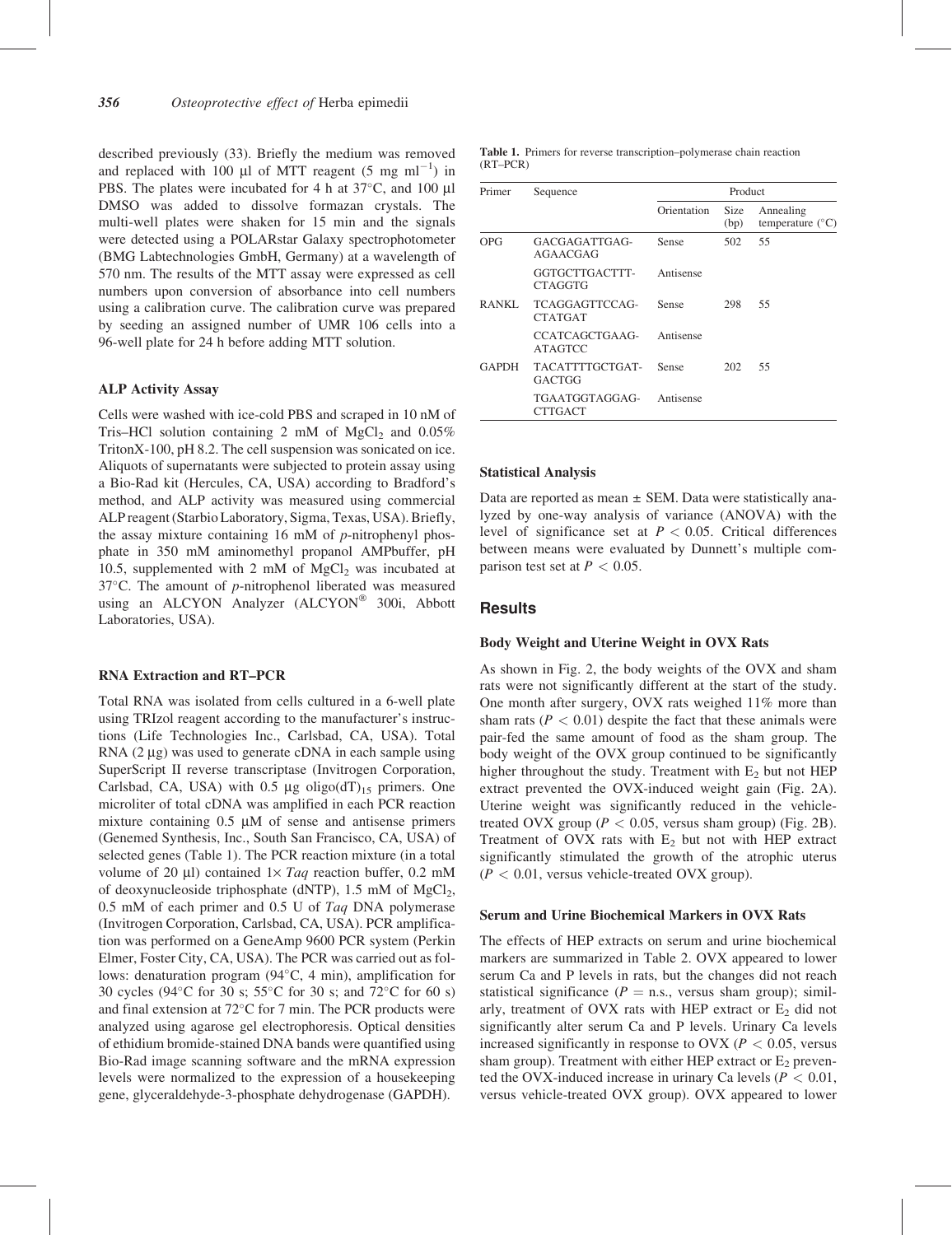

Figure 2. Effect of HEP extract on body weight and uterine weight in OVX rats. (A) Body weight was measured during the experimental period in the sham group (diamonds), OVX group (squares) and OVX rats with oral administration of HEP extract at 110 mg kg<sup>-1</sup> d<sup>-1</sup> (open triangles) or 17- $\beta$  estradiol at 2 mg kg<sup>-1</sup> d<sup>-1</sup> (filled triangles). (**B**) Uterine weight was measured in the baseline group and 4 months after operation in the sham group, OVX group, OVX rats treated with 110 mg kg<sup>-1</sup>  $d^{-1}$  of HEP extract and OVX rats treated with 2 mg kg<sup>-1</sup> d<sup>-1</sup> of 17- $\beta$  estradiol. Data are expressed as mean  $\pm$  SEM.  $*P < 0.05$ ,  $*P < 0.01$ , versus sham control;  $#P < 0.01$ , versus OVX group.

urinary P levels, but treatment of OVX rats with either HEP extract or  $E_2$  appeared to raise urinary P levels; however, none of these changes reached statistical significance. These results indicate that treatment of OVX rats with either HEP extract or  $E_2$  could reverse OVX-induced changes in Ca and P homeostasis in these animals.

The effects of HEP extract on bone formation and bone resorption in vivo were determined by the measurement of ALP activity and urinary DPD (a breakdown product of collagen during bone resorption) level. Serum ALP activity and urinary DPD levels increased in response to OVX ( $P < 0.05$ , vehicle-treated OVX group versus sham group), indicating an increase in the bone turnover rate in OVX rats. Treatment of OVX rats with HEP extract or  $E_2$  suppressed the increase in serum ALP activity ( $P < 0.05$  and  $P < 0.01$ , respectively, versus vehicle-treated OVX group). Similarly, the increase in urinary DPD level induced by OVX was prevented by treatment with either HEP extract or  $E_2$  ( $P < 0.05$ , versus vehicle-treated OVX group). These results suggest that treatment of OVX rats with HEP extract as well as  $E_2$  can prevent the OVX-induced increase in bone turnover rate.

#### Bone Architecture in Rat Tibia

The effects of HEP extract on rat trabecular bone architecture are shown in Fig. 3 and the measured structure variables are summarized in Table 3. As shown in Fig. 3, OVX altered the trabecular architecture in rat tibia, but  $E_2$  or HEP extract reduced the alteration of the trabecular architecture induced by OVX. TbAr% decreased and trabecular separation (TbS) increased significantly in OVX rats ( $P < 0.01$ , versus sham group, Table 3), suggesting that OVX induced significant loss of trabecular bone in rat tibia. Treatment of OVX rats with either  $E_2$  or HEP extract prevented the decrease in TbAr% and increase in TbS induced by OVX ( $P < 0.05$ , versus vehicle-treated OVX group, Table 3). The thickness of all slides was similar (as show in Table 3) during the comparison of trabecular bone area and trabecular separation among groups.

#### Proliferation and Differentiation of Rat Osteoblast-like UMR 106 cells

Treatment of UMR 106 cells with HEP extract for 24 or 48 h stimulated cell proliferation in a dose-dependent manner (Fig. 4A). HEP 100 and 200  $\mu$ g ml<sup>-1</sup> significantly increased osteoblastic cell numbers at 24 h by 1.4-fold  $(P < 0.01)$ and 1.6-fold ( $P < 0.01$ ), respectively. A similar trend was observed at 48 h of treatment. To determine whether HEP could alter osteoblastic cell differentiation, its effect on ALP activity was studied. Treatment of UMR 106 cells with HEP extract for 24 h stimulated ALP activity in a dose-dependent manner (Fig. 4B). ALP activity in UMR 106 cells was significantly increased by 1.5-fold ( $P < 0.01$ ) with 200  $\mu$ g ml<sup>-1</sup> HEP extract. These results indicate that HEP extract can induce UMR 106 cell proliferation and differentiation in a dosedependent manner.

#### mRNA Expression of OPG and RANKL in Rat Osteoblast-like UMR 106 cells

As shown in Fig. 5A, HEP extract significantly increased OPG mRNA expression in UMR 106 cells in a dose-dependent manner ( $P < 0.01$ ). On the other hand, the expression of RANKL mRNA in these cells was significantly downregulated by treatment with 200  $\mu$ g ml<sup>-1</sup> of HEP extract (P < 0.05) (Fig. 5B). The ratio of mRNA expression of OPG to RANKL (OPG/RANKL) was calculated to assess its effect on osteoclastogenesis. As shown in Fig. 5C, the OPG/RANKL ratio in UMR 106 cells increased when they were treated with HEP extract at  $100 \,\mu\text{g m}^{-1}$  ( $P < 0.05$ ) and  $200 \,\mu\text{g m}^{-1}$  ( $P < 0.01$ ).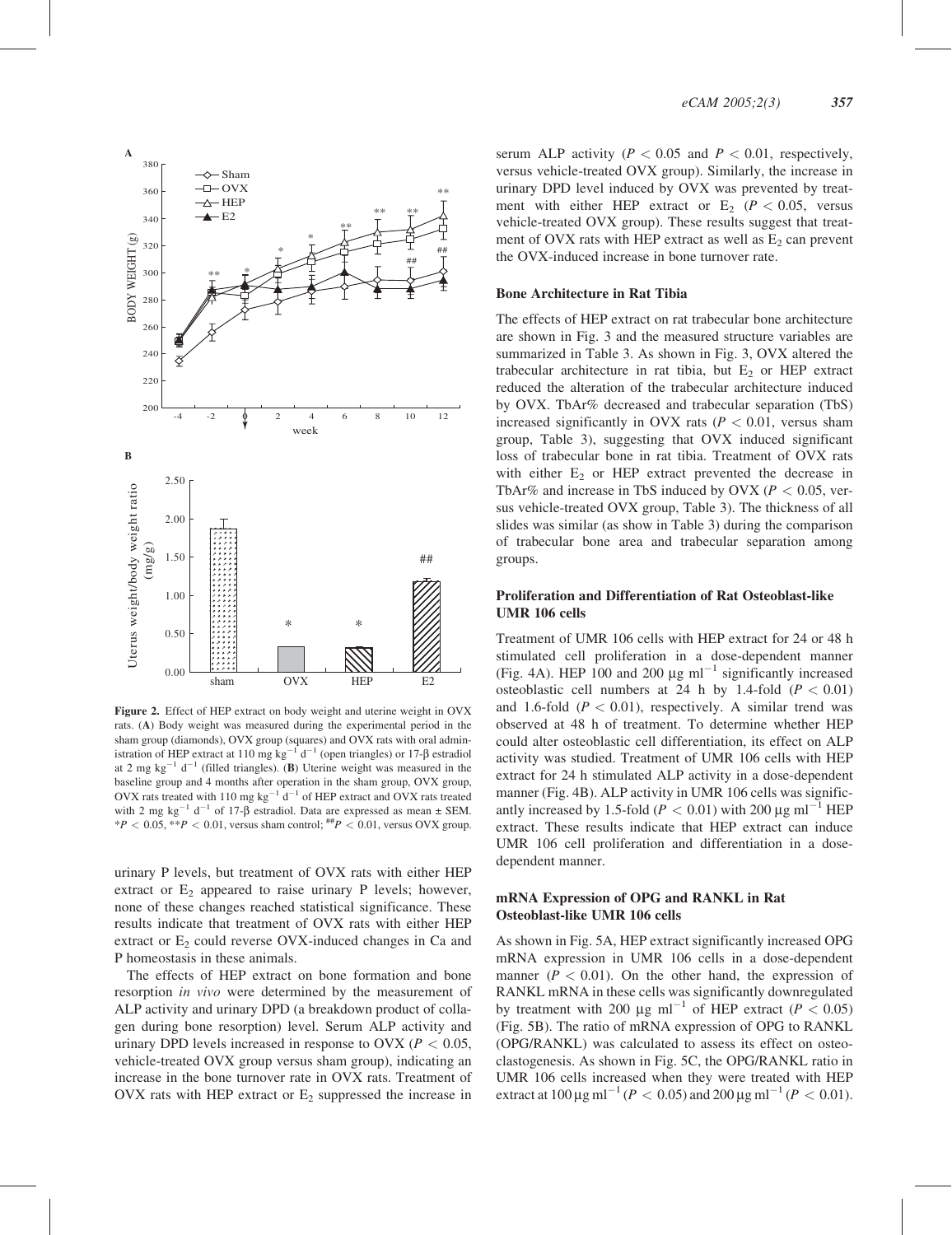Table 2. Effects of HEP extract on serum and urinary biochemical markers in OVX rats

| Group          | Dose<br>$(mg kg^{-1} d^{-1})$ | Serum Ca<br>$(mg 1^{-1})$ | Serum P<br>$(mg 1^{-1})$ | Urinary Ca/Cr<br>(mg/mg) | Urinary P/Cr<br>(mg/mg) | Serum ALP<br>$(U1^{-1})$     | Urinary DPD/Cr<br>$(mmol \text{ mg}^{-1})$ |
|----------------|-------------------------------|---------------------------|--------------------------|--------------------------|-------------------------|------------------------------|--------------------------------------------|
| Sham           |                               | $11.0 \pm 0.2$            | $3.18 \pm 0.11$          | $0.81 \pm 0.13$          | $5.65 \pm 0.54$         | $74.0 \pm 10.5$              | $4.9 \pm 0.6$                              |
| <b>OVX</b>     |                               | $10.4 \pm 0.1$            | $3.01 \pm 0.08$          | $1.35 \pm 0.15^*$        | $5.22 \pm 0.24$         | $101. \pm 9.8^*$             | $8.7 \pm 0.8^*$                            |
| E <sub>2</sub> | 2                             | $10.8 \pm 0.4$            | $3.13 \pm 0.16$          | $0.51 \pm 0.13^{+}$      | $6.43 \pm 1.02$         | $48.8 \pm 2.7$ <sup>##</sup> | $6.3 \pm 1.1^{\#}$                         |
| <b>HEP</b>     | 110                           | $10.7 \pm 0.2$            | $2.98 \pm 0.23$          | $0.45 \pm 0.06^{+}$      | $5.68 \pm 0.24$         | $79.2 \pm 6.9^{\#}$          | $5.9 \pm 0.9$ <sup>#</sup>                 |
| $F$ -value     |                               | 0.526                     | 1.093                    | 11.563                   | 0.702                   | 8.493                        | 4.316                                      |
| P              |                               | >0.05                     | >0.05                    | < 0.05                   | >0.05                   | < 0.05                       | < 0.05                                     |

Measurement of serum Ca, P, ALP and urinary Ca, P, DPD levels in the sham- and OVX-operated rats upon  $E_2$  and HEP treatment. The rats were orally administrated with HEP extract (110 mg kg<sup>-1</sup> d<sup>-1</sup>), 17- $\beta$  estradiol (E<sub>2</sub>, 2 mg kg<sup>-1</sup> d<sup>-1</sup>) or its vehicle for 3 months. Serum and urine samples were collected and analyzed as described in 'Methods'. Urinary Ca, P and DPD levels were corrected with the urinary Cr level and expressed as a ratio to the Cr level. Data were expressed as mean ± SEM.

 $*P < 0.05$ ;  $*P < 0.01$ , versus sham control.

 ${}^{#}P$  < 0.05;  ${}^{##}P$  < 0.01, versus OVX group.



Figure 3. Bone histomorphometric analysis of rat tibia. The images of the metaphyseal trabeculae of the sham  $(A)$ , OVX  $(B)$ ,  $E_2(C)$  and HEP  $(D)$  groups.

The increase in OPG/RANKL ratio suggests that HEP can inhibit osteoclastogenesis by decreasing the direct interaction between RANKL expressed on osteoblast and RANKL expressed on osteoclast cell surface.

### **Discussion**

The current approach to the design of anti-osteoporotic drugs is directed along the two basic processes of bone remodeling. These are agents aimed at preventing bone resorption (estrogen, calcitonin, bisphosphonates, calcium, vitamin D, raloxifene) and agents that stimulate bone formation (fluoride, anabolic steroids) (34). Among these, ERT used to be a popular regime for prevention and treatment of postmenopausal

| <b>Table 3.</b> Effect of ovariectomy, estradiol and HEP on trabecular bone |  |  |  |
|-----------------------------------------------------------------------------|--|--|--|
| architecture in the proximal tibial metaphysis                              |  |  |  |

| Group      | Dose                  | TbAr                | <b>TbS</b>            | TbTh           |
|------------|-----------------------|---------------------|-----------------------|----------------|
|            | $(mg kg^{-1} d^{-1})$ | $(\%)$              | $(\mu m)$             | $(\mu m)$      |
| Sham       |                       | $40.8 \pm 10.1$     | $229.7 \pm 28.8$      | $55.8 \pm 4.0$ |
| <b>OVX</b> |                       | $13.8 \pm 8.2**$    | $728.5 \pm 199.5***$  | $55.3 \pm 6.5$ |
| $E_{2}$    | 2                     | $21.0 \pm 6.1^{\#}$ | $297.9 \pm 58.5^{\#}$ | $59.8 \pm 4.1$ |
| <b>HEP</b> | 110                   | $20.9 \pm 5.8^{\#}$ | $396.6 \pm 41.1^{\#}$ | $56.6 \pm 8.3$ |
| $F$ -value |                       | 10.369              | 5.684                 | 1.012          |
| P          |                       | < 0.05              | < 0.05                | >0.05          |
|            |                       |                     |                       |                |

Measurement of trabecular bone architecture in proximal tibial metaphysis in the sham- and OVX-operated rats upon  $E_2$  and HEP treatment. The rats were orally administrated with HEP extract (110 mg kg<sup>-1</sup> d<sup>-1</sup>), 17- $\beta$  estradiol (E<sub>2</sub>,  $2 \text{ mg} \text{ kg}^{-1} \text{ d}^{-1}$ ) or its vehicle for 3 months. Rat tibia were collected and analyzed as described in 'Methods'. The percentage of trabecular area (TbAr%), trabecular separation (TbS) and trabecular thickness (TbTh) were determined. Data were expressed as mean ± SEM.

 $*P < 0.05$ ;  $*P < 0.01$ , versus sham control.<br>  $*P < 0.05$ ;  $*P < 0.01$ , versus OVX group.

osteoporosis. However, recent evidence suggests that ERT is associated with increased risk of breast, ovarian and endometrial cancer (7,8). In addition, the most frequently used anti-osteoporotic drugs are developed in affluent countries and the costs are too high to benefit the ordinary people in developing or even developed countries. Thus, alternative approaches for managing osteoporosis are needed.

HEP and other kidney-tonifying Chinese herbal medicines have been widely used in China for thousands of years to treat bone disease. These herbal medicines will undoubtedly continue to be used as a cost-effective alternative to commercial pharmaceutical products by the Chinese. However, the international acceptance of these herbal extracts as an alternative therapeutic regime for the management of osteoporosis is hampered by poor understanding of their actions in vivo and in vitro, an ill-defined mechanism for their actions and their unidentified active ingredients.

In the present study, the in vivo and in vitro effects of HEP extract on bone and mineral metabolism were systematically evaluated. Our results indicate that oral administration of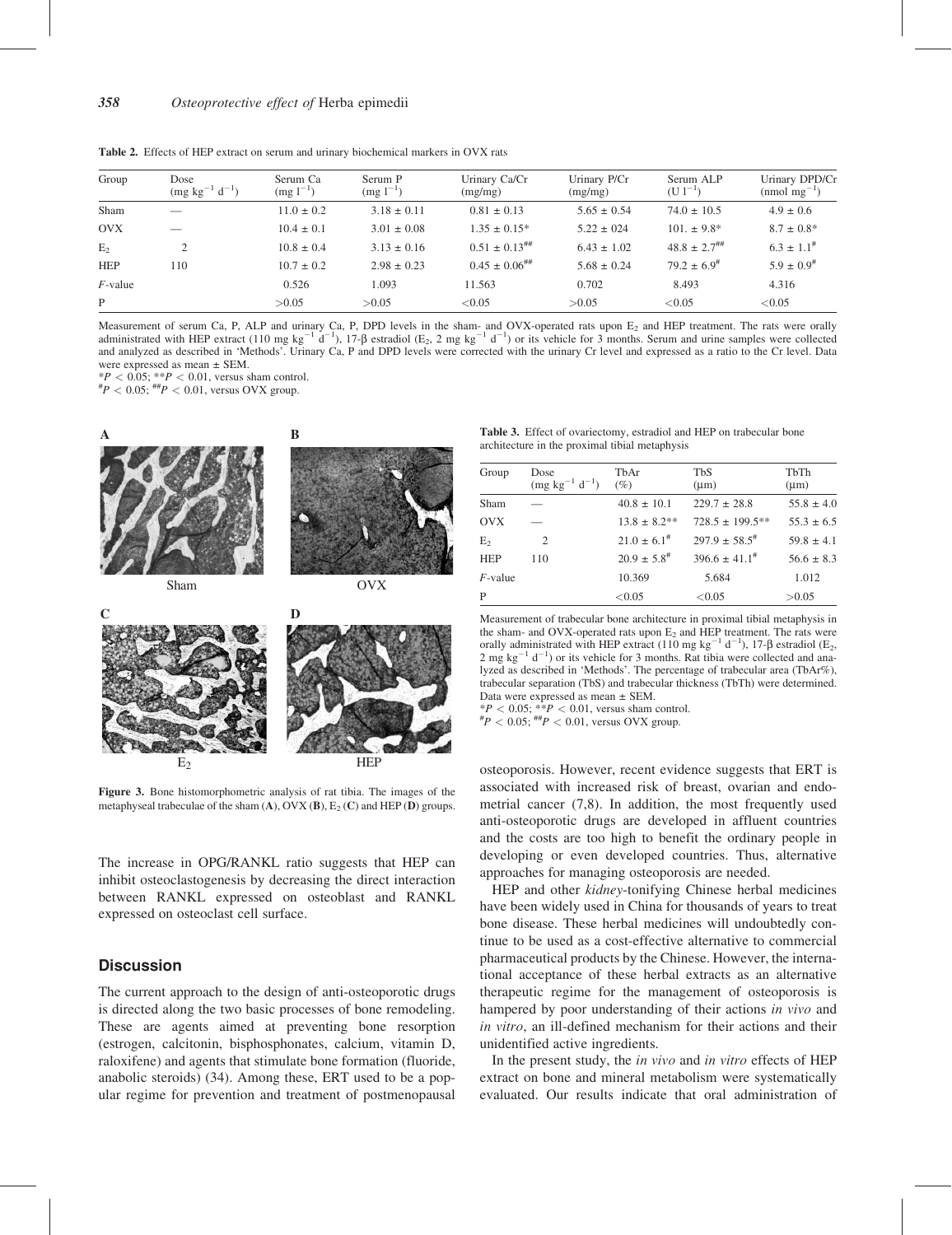

Figure 4. Effects of HEP extracts on cell proliferation and ALP activity in rat osteoblast-like UMR 106 cells. (A) Cell proliferation of UMR 106 cells upon HEP extract treatment. UMR 106 cells were seeded in a 96-well plate at a density of 2500 cells per well. After starvation for 24 h, different concentrations (50, 100 and 200  $\mu$ g ml<sup>-1</sup>) of HEP extract were added, and treated for 24 or 48 h. Vehicle-treated cells served as control (ctrl). Cell number was determined by MTT assay. Results were obtained from two independent experiments and expressed as mean  $\pm$  SEM. \*\*P < 0.01, versus control for  $n = 6$ . (B) ALP activity of UMR 106 cells upon HEP extract treatment. UMR 106 cells were seeded in 24-well plates at a density of 100 000 cells per well. After starvation, 50, 100 and 200  $\mu$ g ml<sup>-1</sup> of HEP were added, and treated for 24 h before ALP activity determination. Vehicle-treated cells served as control (ctrl). The ALP activity was corrected for the amount of protein used and expressed as U  $1^{-1}$   $\mu$ g<sup>-1</sup>. Results were obtained from two independent experiments and expressed as mean  $\pm$  SEM. \*\*P  $< 0.01$  versus control for  $n = 3$ .

HEP extract for 3 months lowered serum ALP activity, urinary Ca excretion and urinary DPD levels in OVX rats, suggesting that HEP extract can prevent an OVX-induced increase in bone turnover rate in rats. In addition, HEP extract could increase trabecular bone area as well as decrease trabecular separation in rat tibia. These osteoprotective effects were similar to those of  $E_2$  as reported in the present study as well as in studies by others (35). Despite the similarity of their effects in bone, our results showed that HEP extract did not mimic the effect of  $E_2$  on body and uterus weight. The latter is of particular interest as it indicates that HEP extract exerts its beneficial effects on bone without inducing potentially harmful proliferative effects in reproductive tissues.

Our in vitro studies further demonstrated direct beneficial effects of HEP extract on bone cells. It was found to stimulate osteoblastic cell proliferation and differentiation in UMR 106 cells. These results are in agreement with both in vivo and



Figure 5. Effect of HEP on OPG and receptor activator of NF-kB ligand (RANKL) mRNA expression in rat osteoblast-like UMR 106 cells. UMR 106 cells were treated with 100  $\mu$ g ml<sup>-1</sup> and 200  $\mu$ g ml<sup>-1</sup> HEP extract or its vehicle (ctrl) for 48 h. Total RNA was isolated and subjected to semiquantitative RT–PCR analysis of OPG (A) and RANKL (B) mRNA expression under the conditions described in 'Methods'. (C) The ratio of OPG/RANKL was normalized by an internal control gene glyceraldehyde-3-phosphate dehydrogenase (GAPDH). Results were obtained from two independent experiments and expressed as mean  $\pm$  SEM. \*P < 0.05, \*\*P < 0.01, versus control for  $n = 3$ .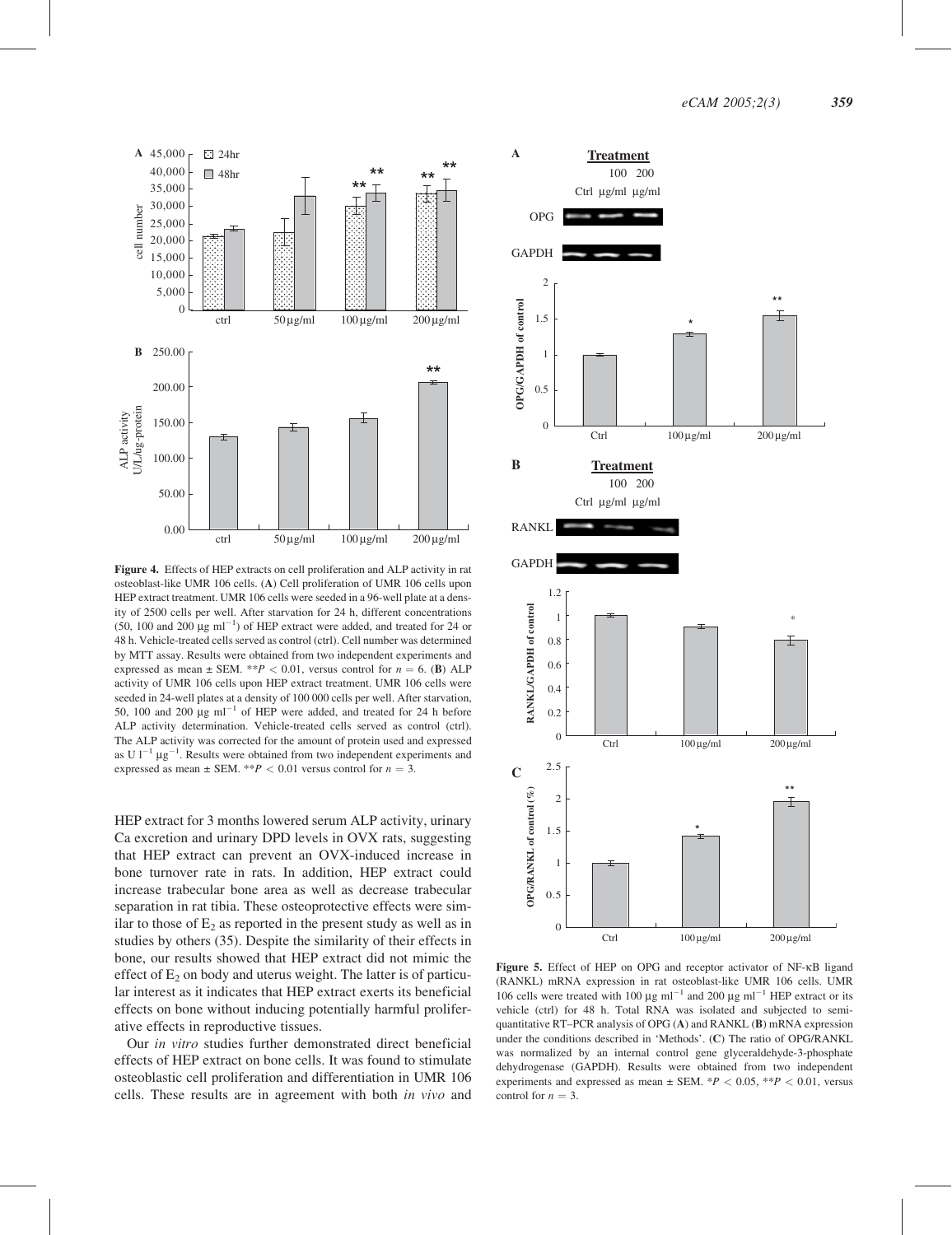in vitro studies reported by others (5–19). In addition, our study is the first to report that HEP extract stimulated the expression of OPG mRNA but suppressed the expression of RANKL mRNA in the UMR 106 cell line, resulting in a dose-dependent increase in the OPG/RANKL ratio. These results suggest that HEP extract might inhibit osteoclastogenesis via the modulation of the OPG/RANKL system in osteoblastic cells.

This study was originally designed to determine whether the HEP extract used in our *in vivo* study could demonstrate osteoprotective effects in vitro, namely stimulation of osteoblastic cell proliferation and inhibition of osteoclastogenesis via its action on osteoblasts. However, it should be noted that limitations exist in using herbal extracts for in vitro studies. The HEP extract, which contains numerous compounds (both active and inactive), is normally processed by the gastrointestinal tract and metabolized before the active ingredients exert effects directly on osteoblastic cells. In addition, HEP extract might contain other substances that interfere with the biological actions of the active ingredient on cell lines. Thus, a study of the effects of the total extract of HEP in vitro might not be ideal. Future studies are needed to identify the active ingredient(s) in the HEP extract that are responsible for the osteoprotective effects in OVX rats.

In summary, the present study clearly demonstrates the in vivo efficacy of using HEP extract to prevent OVXinduced increase in bone turnover rate and to restore the loss of trabecular bone architecture in OVX rats. Moreover, the in vitro data indicated that the observed increase in trabecular bone area and decrease in bone turnover rate by HEP extract in OVX rats might be mediated by its direct action of stimulating bone formation and inhibiting bone resorption. Both in vivo and in vitro studies provide evidence that HEP extract is a promising alternative and complementary therapeutic agent for the management of postmenopausal osteoporosis. However, in order to develop HEP extract in the international scientific community as an alternative regime for the treatment of bone diseases, more research will be needed to identify the active ingredients in HEP extract as well as the mechanism that mediates the action of HEP extract in vivo.

#### Acknowledgements

This work was supported by the Areas of Excellence Scheme established under the University Grants Committee of the Hong Kong Special Administrative Region, China (AOE/P-10/01) and the Earmarked Research Grant Council (B-Q767, 3-ZF89), HKSAR.

#### References

- 1. An SJ, Li T, Li E. Effect of kidney-tonifying herbs on ovary function and bone mass in postmenopausal women. Chin J Osteoporosis 2000;6:55–9.
- 2. Wang JS, Xu XJ, Jin JS, Chen GJ, Cao HY, Liu JF, et al. Clinical study of treatment of female osteoporosis with Yishen Jiangu pills. Chin J Osteoporosis 1997;3:61–3.
- 3. Wu H, Lien EJ, Lien LL. Chemical and pharmacological investigations of Epimedium species: a survey. Prog Drug Res 2003;60:1–57.
- 4. Sakamoto S, Sassa S, Kudo H, Suzuki S, Mitamura T, Shinoda H. Preventive effects of a herbal medicine on bone loss in rats treated with a GnRH agonist. Euro J Endocrinol 2000;143:139–42.
- 5. Xu M, Dick IM, Day R, Randall D, Prince RL. Effects of a herbal extract on the bone density, strength and markers of bone turnover of mature ovariectomized rats. Am J Chin Med 2003;31:87–101.
- 6. Hidaka S, Okamoto Y, Yamada Y, Kon Y, Kimura T. A Japanese herbal medicine, Chujo–to, has a beneficial effect on osteoporosis in rats. Phytotherapy Research 1999;13:14–19.
- 7. Davison S, Davis SR. Hormone replacement therapy: current controversies. Clin Endocrinol 2003;58:249–61.
- 8. Nelson HD, Humphrey LL, Nygren P, Teutsch SM, Allan JD. Postmenopausal hormone replacement therapy: scientific review. JAMA 2002;288: 872–81.
- 9. Qin L, Zhang G, Hung WY, Shi YY, Leung Y, Yeung HY, Leung PC. Phytoestrogen-rich herb formula 'XLGB' prevents OVX-induced deterionration of musculoskeletal tissues at the hip in old rats. J Bone Miner Metabol 2005;23 suppl: 55–61.
- 10. Yu S, Chen K, Li S, Zhang K. In vitro and in vivo studies of the effect of a Chinese herb medicine on osteoclastic bone resorption. Chin J Dental Res 1999;2:7–11.
- 11. Wang BL, Quan JX, Guo SY, Jai HW, Qiu MC. Effects of Epimedium on the expression of interleukin-6 mRNA in bone of OVX rat. Chin Obstet Gynecol 2000;35:724–6.
- 12. Ji H, Liu K, Gong XJ, Li SP, Zhang MF. Effect of Epimedium koreanum favoids on osteoporosis in ovariectomized rats. Chin J Osteoporosis  $2001:7:4-8$
- 13. Jiang YN, Mo HY, Chen JM. Effects of Epimedium total flavonoids phytosomes on preventing and treating bone loss of ovariectomized rats. Chin J Chin Materia Medica 2002;27:221–4.
- 14. Zhang G, Shi WZ, Shi YY. Effect of a compound 'kidney tonifying' Chinese herbal preparation on femur cortical and trabecular bone loss induced by aging in aged male rats. Chin J Osteoporosis 1999;5: 51–5.
- 15. Li QN, Liao JM, Wu T, Huang LF, Liang NC. Epimedium sagittatum Maxim preventing hormone-induced osteoporosis in rats. Chin Pharm J 1996;31:467–70.
- 16. Ji H, Liu K, Li S-P, Gong X-J. Effect of HEF on osteoporosis induced by retinoic acid in male rats. J China Pharm Univ 2000;31:222–5.
- 17. Han L-M, Liu B, Xu P. Influence of Herba epimedii flavone on proliferation of osteoblast. Shanghai J Trad Chin Med 2003;37:56-8.
- 18. Wang J-Q, Hu Y-G, Zheng H-J, Qi Z-H. The effect of icariin on proliferation and differentiation of osteoblasts in vitro. Chin J Clin Rehab 2002;6: 1037–8.
- 19. Li Y, Ji H, Li P, Xie L. Effects of Epimedium pubescens flavonoids on osteoblast in vitro. J Chin Pharm Univ 2002;33:48–50.
- 20. Karsenty G. The complexities of skeletal biology. Nature 2003;423: 316–18.
- 21. Boyle W, Simonet S, Lacey DL. Osteoclast differentiation and activation. Nature 2003;423:337–42.
- 22. Yasuda H, Shima N, Nakagawa N, Yamaguchi K, Kinosaki M, Mochizuki S, et al. Osteoclast differentiation factor is a ligand for osteoprotegerin/osteoclastogenesis-inhibitory factor and is identical to TRANCE/RANKL. Proc Natl Acad Sci USA 1998;95:3597–602.
- 23. Burgess TL, Qian Y, Kaufman S, Ring BD, Van G, Capparelli C, et al. The ligand for osteoprotegerin (OPGL) directly activates mature osteoclasts. J Cell Biol 1999;145:527–38.
- 24. Simonet WS, Lacey DL, Dunstan CR, Kelley M, Chang MS, Lüthy R, et al. Osteoprotegerin: a novel secreted protein involved in the regulation of bone density. Cell 1997;89:309–19.
- 25. Li WK, Xiao PG, Tu GZ, Ma LB, Zhang RY. Flavonol glycosides from Epimedium koreanum. Phytochemistry 1995;38:263–5.
- 26. Li WK, Zhang RY, Xiao PG. Flavonoids from Epimedium wanshanense. Phytochemistry 1996;43:527–30.
- 27. Wang C, Li Y, Wang Y. A review of pharmacological study on Epimedium grandiflorum Morr and its active constituents. Zhongguo Zhong Yao Za Zhi 1998;23:183–5.
- 28. Pharmacopoeia Commission of People's Republic of China; In: Pharmacopoeia of the People's Republic of China, Beijing, China Chemistry Industry Press 2000;Part I, 267–8.
- 29. National Research Council. Guide for the care and the use of laboratory animals. Washington DC: National Academy Press, 1996.